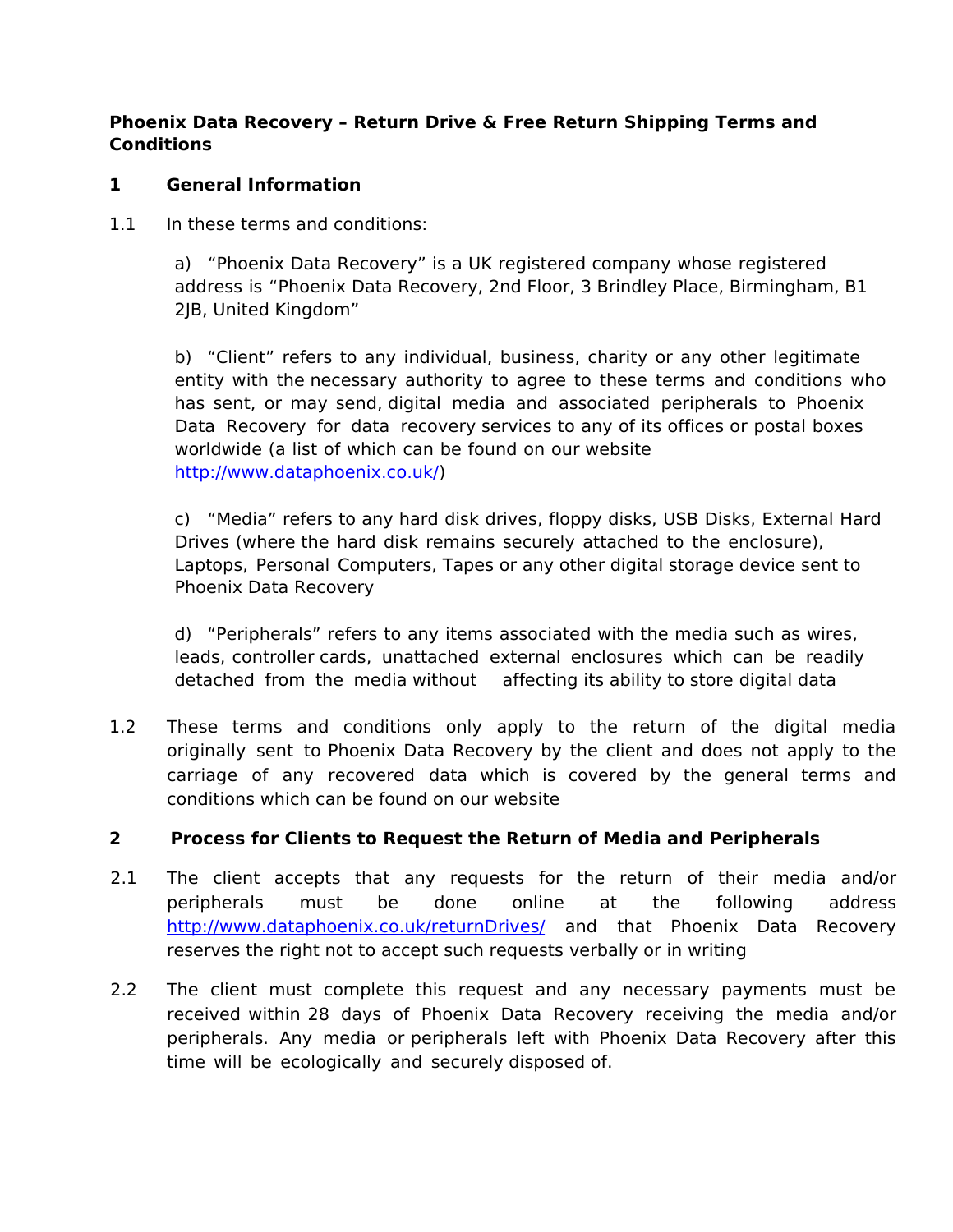2.3 Upon completing the request for return media the client may have to make payment for carriage services and the client therefore accepts that the request shall not be considered until any required payment is received in full

#### **3 Shipping Services**

- 3.1 Phoenix Data Recovery undertakes to offer a free return shipping service to paying and non-paying clients in accordance with advertisements made on its website but the client accepts that the free return shipping service does not apply to laptops, media that came with peripherals or media whose combined weight is more than 1kg
- 3.2 The client accepts that standard royal mail returns are processed once per calendar month, on the last working day.
- 3.3 The client accepts that the expected delivery time for standard mail is 21 days, and via courier service is 3 days.
- 3.4 The client accepts that delivery times quoted in 3.3 are not contractual, and accepts that Phoenix Data Recovery is not responsible for any loss associated with late deliveries either by standard mail or courier service.
- 3.5 The client accepts that in accordance with the general terms and conditions of servcie the media and/or peripherals may be located at one of Phoenix Data Recovery's offices worldwide and that the free return shipping service is for standard mail only – does not inlcude a courier sercvice- client therefore accepts the following:
- 3.5.1 The free return shipping could be provided by any of the following; Deutsche Post (Germany), Royal Mail (UK), La Poste (France), Correos (Spain) and Priority Mail (USA)
- 3.5.2 A signature may not be required and the client therefore accepts that Phoenix Data Recovery will only be required to provide proof of dispatch
- 3.5.3 The client accepts a photocopy of the front of the parcel showing postage and address label affixed as proof of dispatch **or** a tracking number from any of the carriers listed in 3.4.1.
- 3.5.4 The client accepts that tracking numbers may not be available for standard mail services
- 3.5.5 Providing Phoenix Data Recovery can provide proof of dispatch the client accepts that Phoenix Data Recovery is not responsible for loss of the media and/or peripherals resulting from the postal service